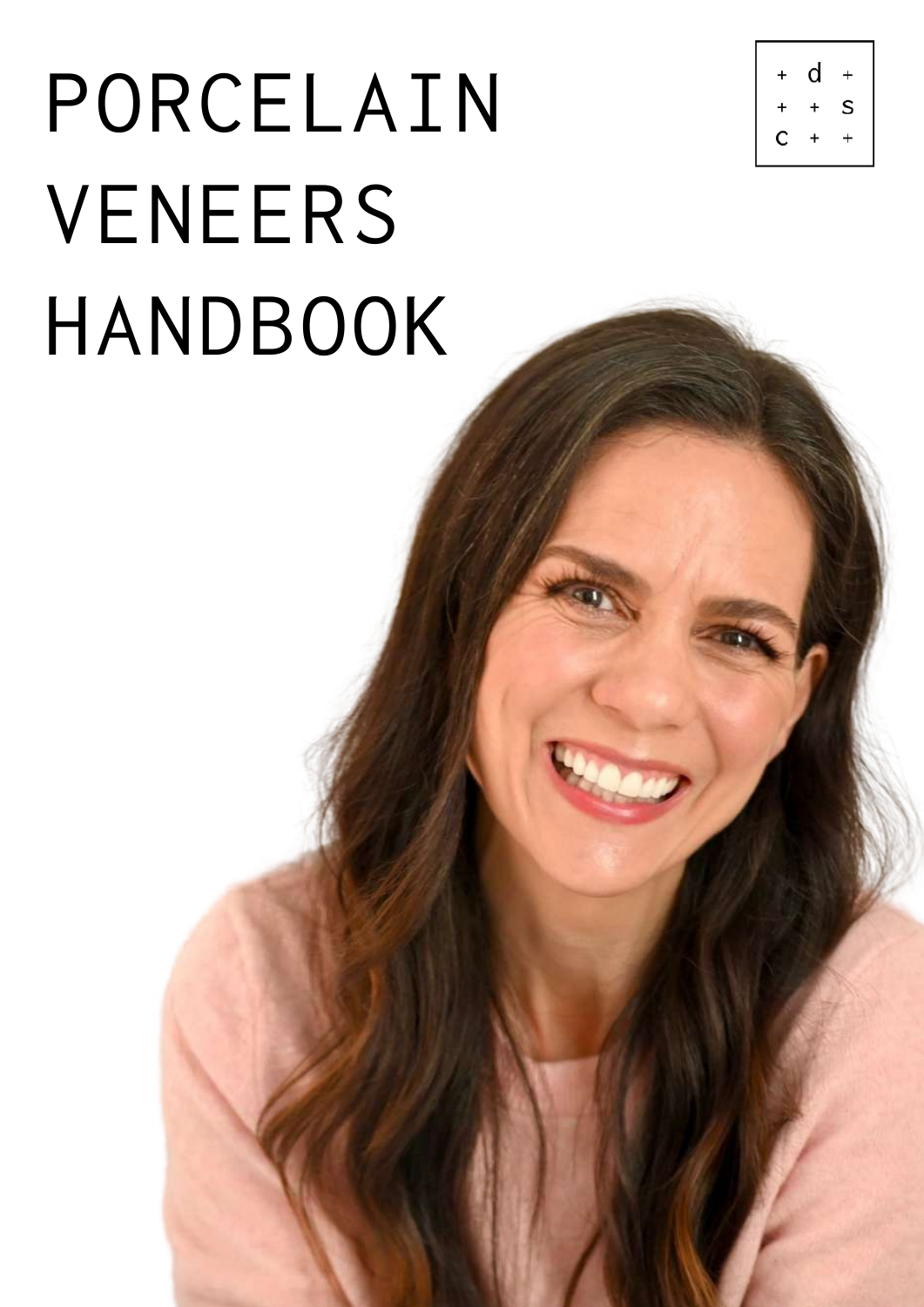## TABLE OF CONTENTS

| WHAT ARE PORCELAIN VENEERS?                    | $\overline{2}$ |
|------------------------------------------------|----------------|
| AM I A CANDIDATE?                              | $\overline{3}$ |
| BENEFITS OF PORCELAIN VENEERS                  | $4 - 5$        |
| TYPES OF PORCELAIN VENEERS                     | 6              |
| WHAT IS SPECIAL ABOUT OUR<br>PORCELAIN VENEERS | $7 - 8$        |
| THE PORCELAIN VENEER PROCESS                   | $9 - 14$       |
| AFTERCARE FOR PORCELAIN VENEERS                | 15             |
| PRICING                                        | 16             |
| DENTAL PAYMENT PLAN                            | 17             |
| <b>FAQ</b>                                     | $18 - 20$      |
| DISCLAIMER                                     | 21             |
| <b>CONTACT</b>                                 | 22             |
| <b>OUR CLIENTS</b>                             | 23             |

dentalandskin.com.au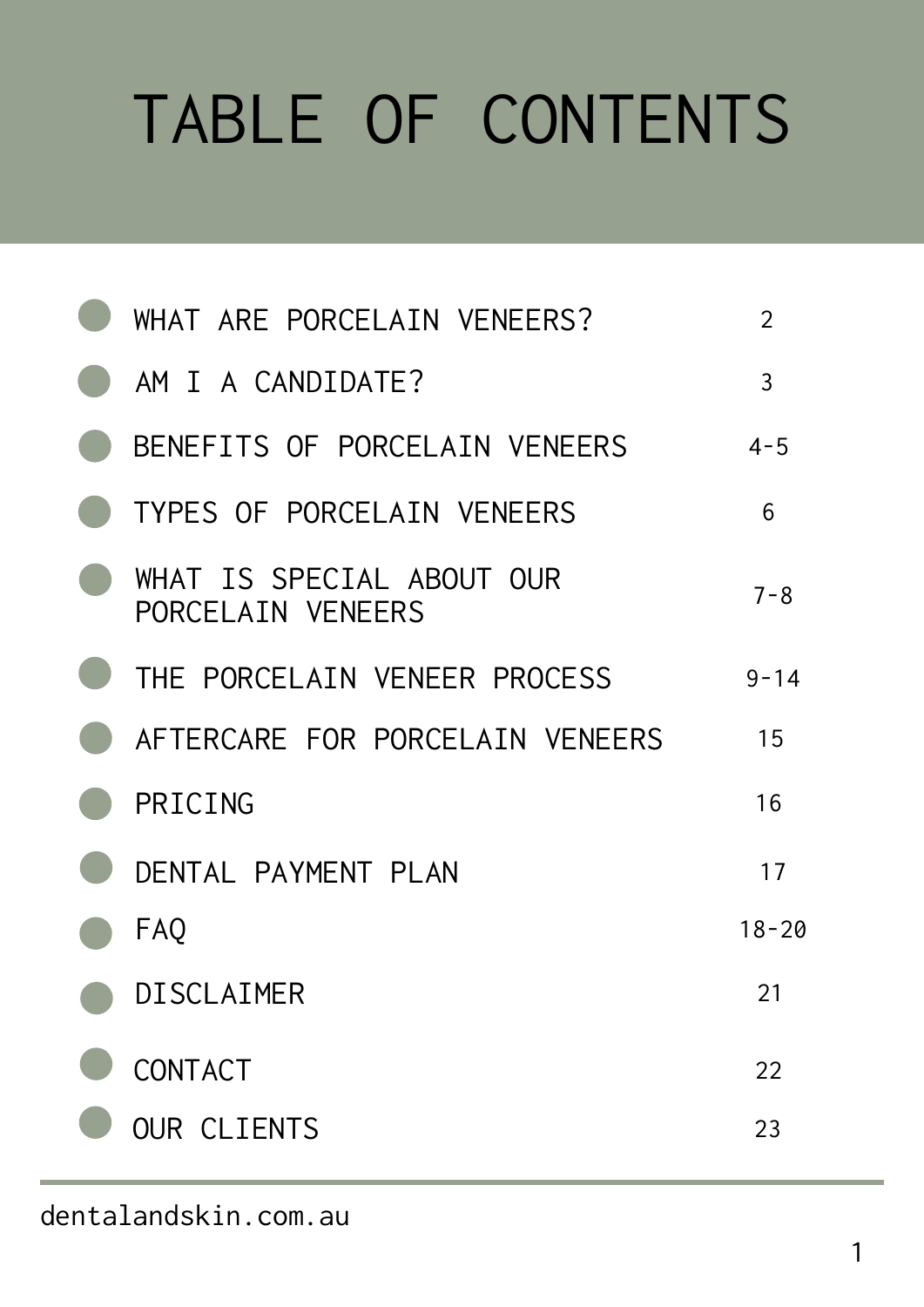### WHAT ARE PORCELAIN VENEERS?

Porcelain veneers are one of the most versatile cosmetic dental procedures because it fixes multiple cosmetic dental concerns at once.



A Porcelain Veneer is a thin porcelain shell that is permanently bonded to your natural tooth. Veneers are placed on the front surface of your tooth to enhance the cosmetic appearance of your smile. Veneers are strong and durable making them a popular aesthetic dental treatment for smile makeovers. Veneers can transform an average smile into a straight, white, beautiful smile.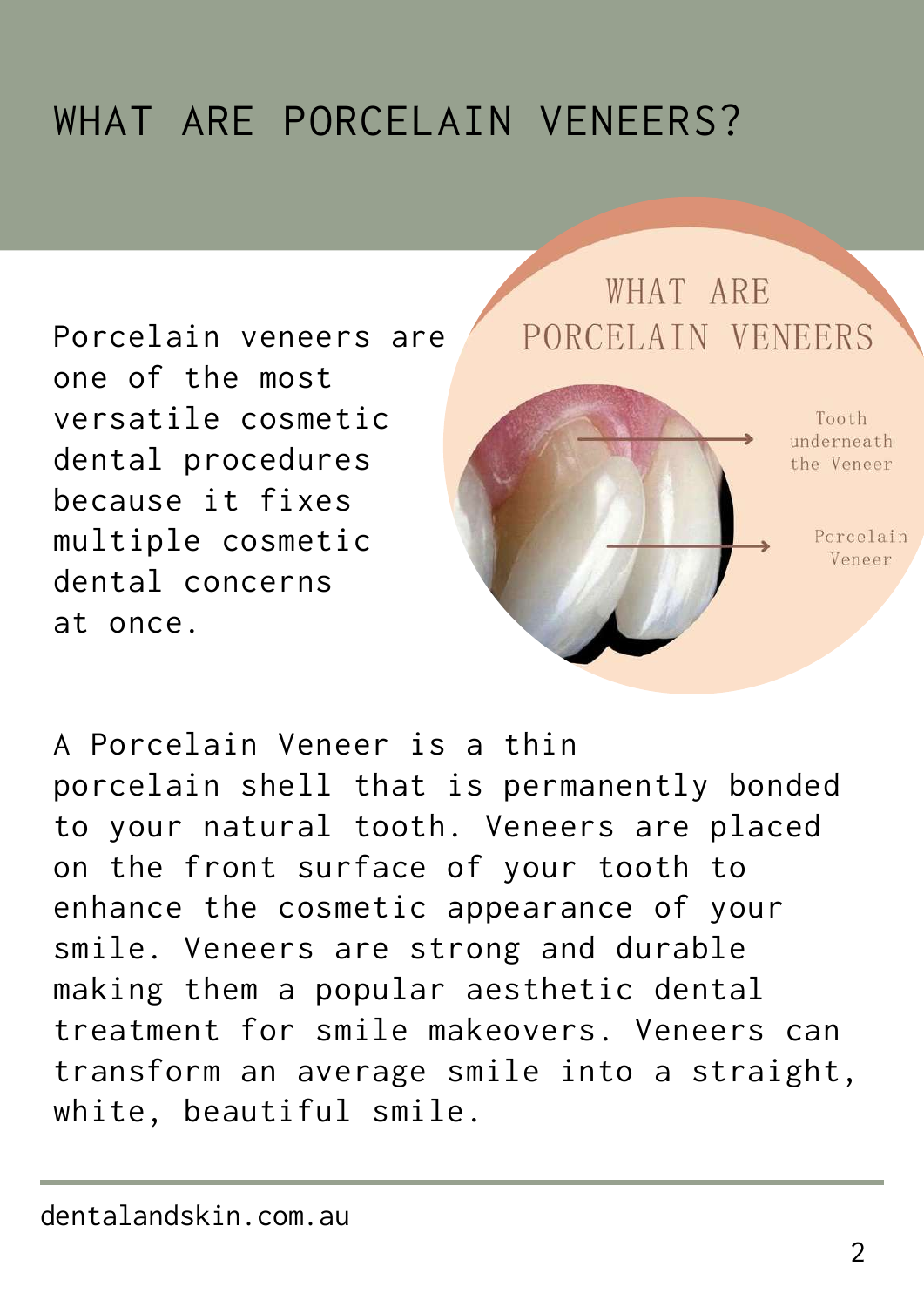### AM I A CANDIDATE?

YOU'RE A CANDIDATE FOR PORCELAIN VENEERS IF YOU HAVE ONE OR MORE OF THE FOLLOWING:

Veneers are commonly used to correct:

- Discoloured and stained teeth
- Genetically stained teeth with yellow, or white spots/ patches permanently present on the enamel
- Mismatched or irregularly shaped teeth
- Mild crowding in your front teeth or gaps
- Heavily filled front teeth that appear patchy and uneven in tone
- Teeth that have undergone trauma and have chipped or discoloured as a result
- Crooked or misaligned teeth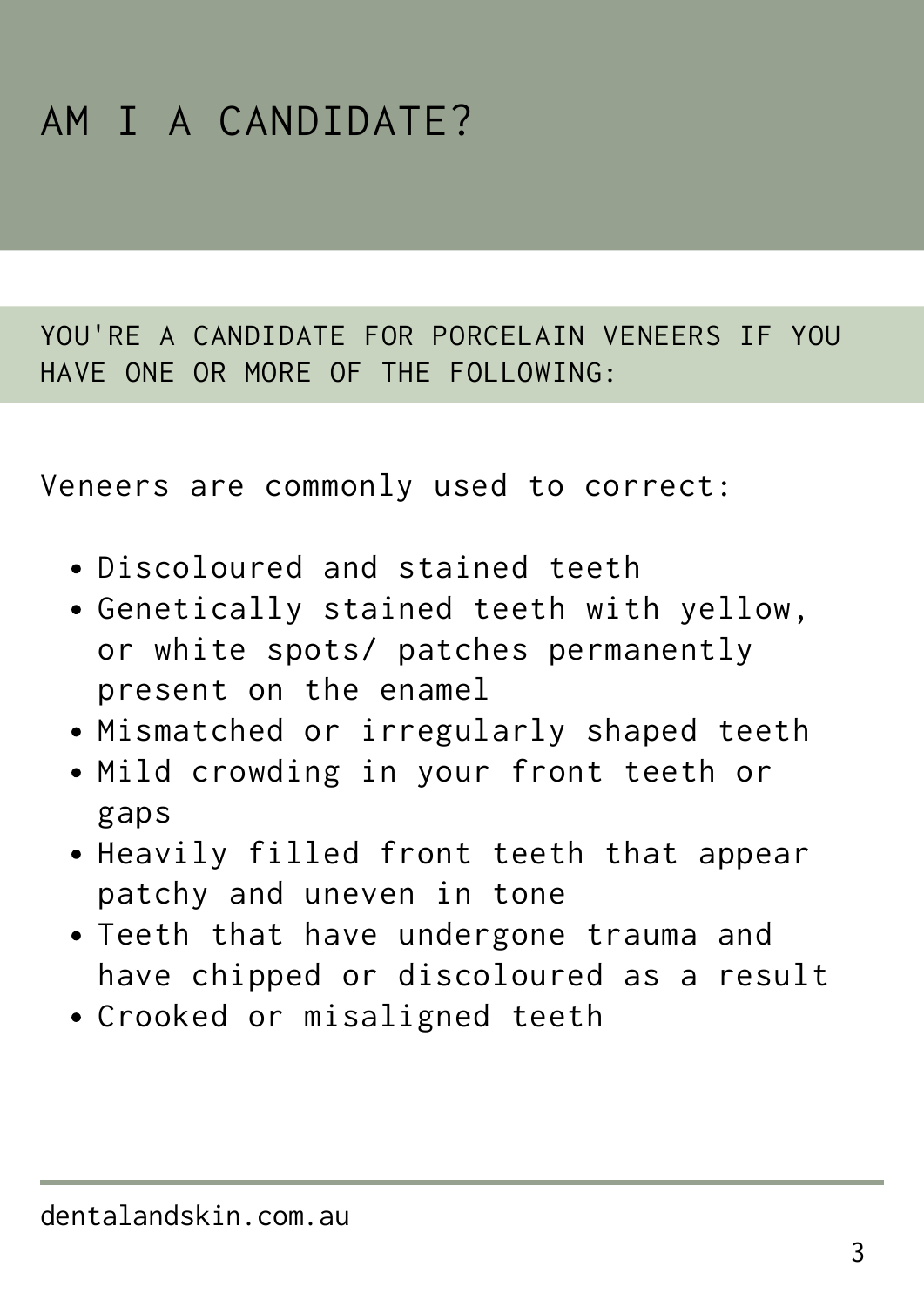### BENEFITS OF PORCELAIN VENEERS

#### HEALTH BENEFITS:

- Protect the teeth
- Fix chipped and worn down teeth
- Make brushing and flossing easier, as straight teeth are easier to care for than crooked teeth
- Improve function with smooth alignment to your bite

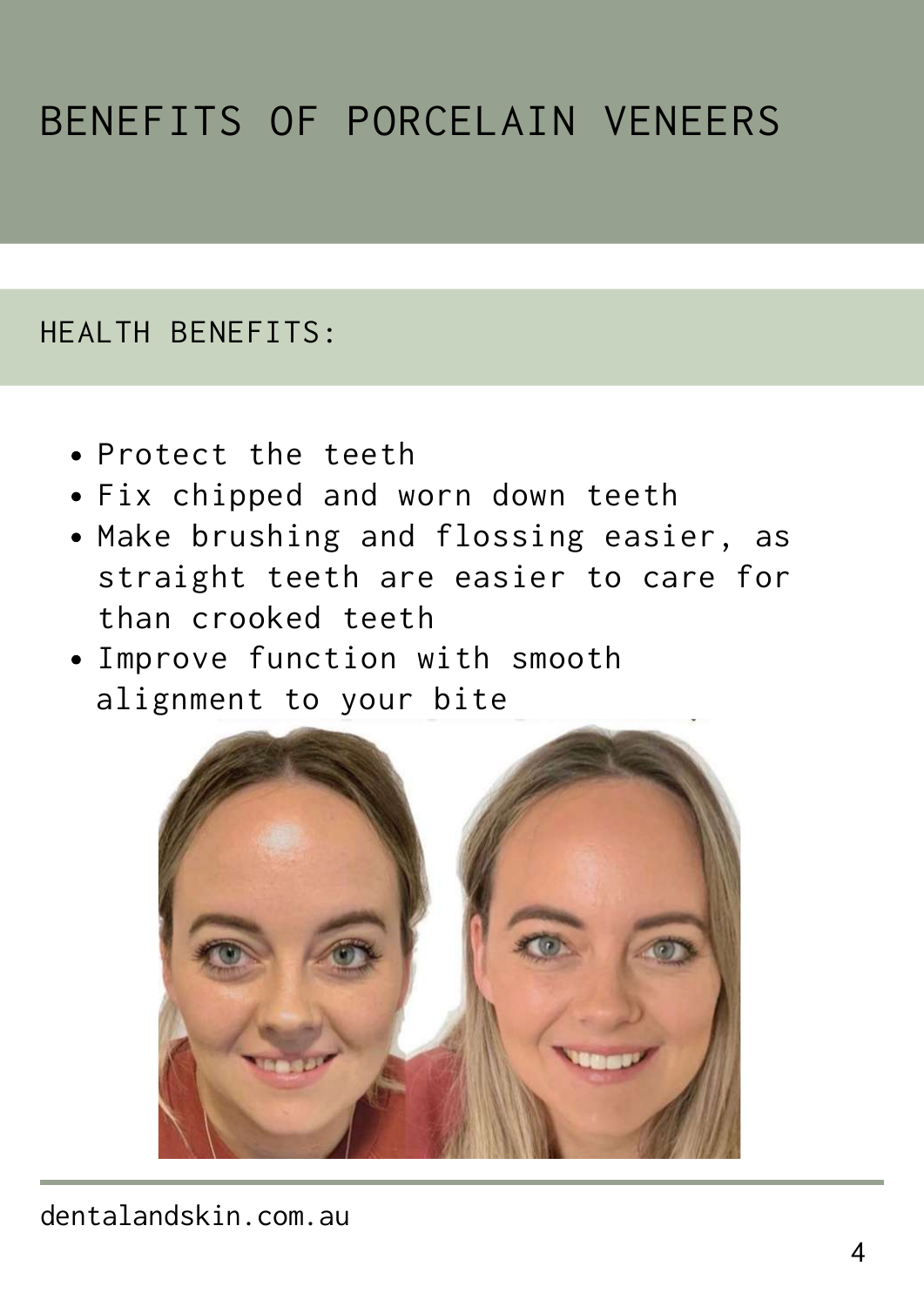### BENEFITS OF PORCELAIN VENEERS

#### COSMETIC BENEFITS:

- Whiten and brighten the smile
- Fix crooked teeth and an alternative to braces or Invisalign
- Fix large gaps between the teeth
- Fix a gummy smile
- Improves the shape and size of the teeth

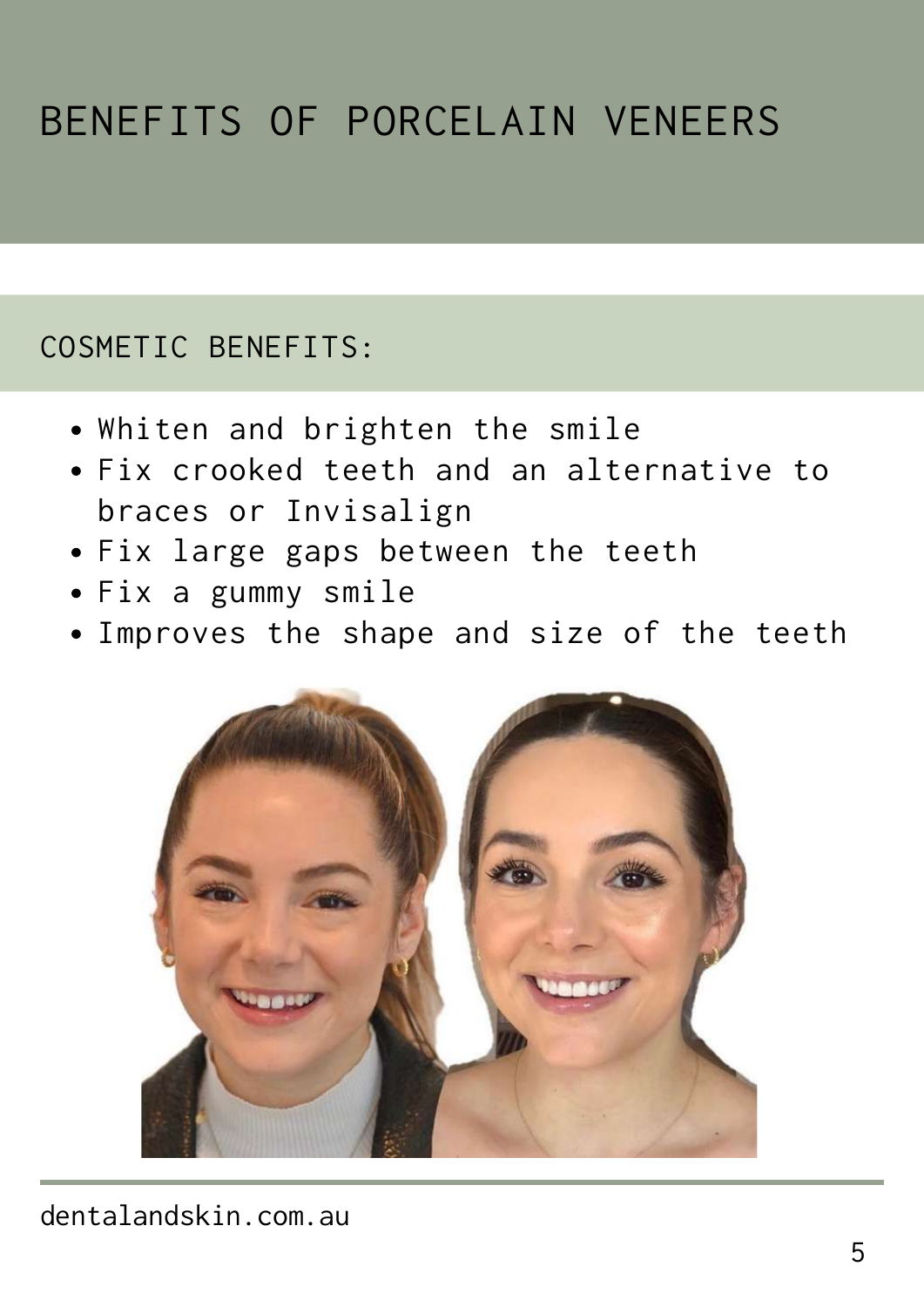### TYPES OF PORCELAIN VENEERS

Not all [porcelain](https://dentalandskin.com.au/dental-services/porcelain-veneers-melbourne/) veneers are made equal. There are certainly differences in quality in porcelain from clinic to clinic and the pricing is reflected in the quality. There are machine-made veneers that are made in bulk and there are veneers that are handmade locally by a ceramist.

AT DENTAL & SKIN CLINIC, OUR PORCELAIN VENEERS ARE HANDMADE IN MELBOURNE BY A CERAMIST.



Each of our Smile Makeovers using porcelain veneers take close to 60 hours to create from start to finish.

dentalandskin.com.au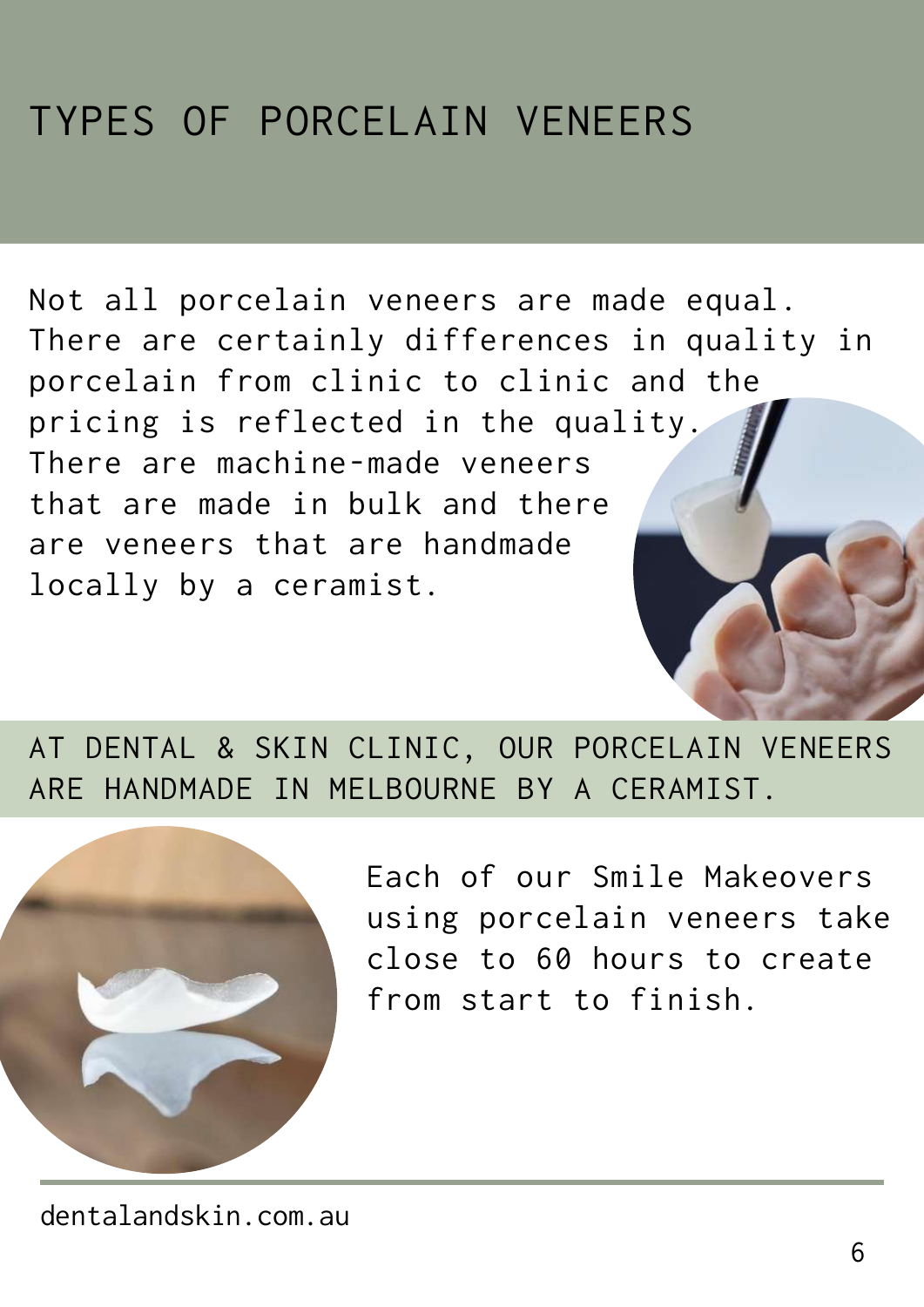### WHAT IS SPECIAL ABOUT OUR PORCELAIN VENEERS



HOW OUR PORCELAIN VENEERS ARE MADE

Our porcelain veneers are handmade.



WHO MAKES OUR PORCELAIN VENEERS

Our porcelain veneers are made by a team of exceptional veneer ceramists and an experienced cosmetic dentist.



WHERE OUR PORCELAIN VENEERS ARE MADE

Our porcelain veneers are made locally here in Melbourne.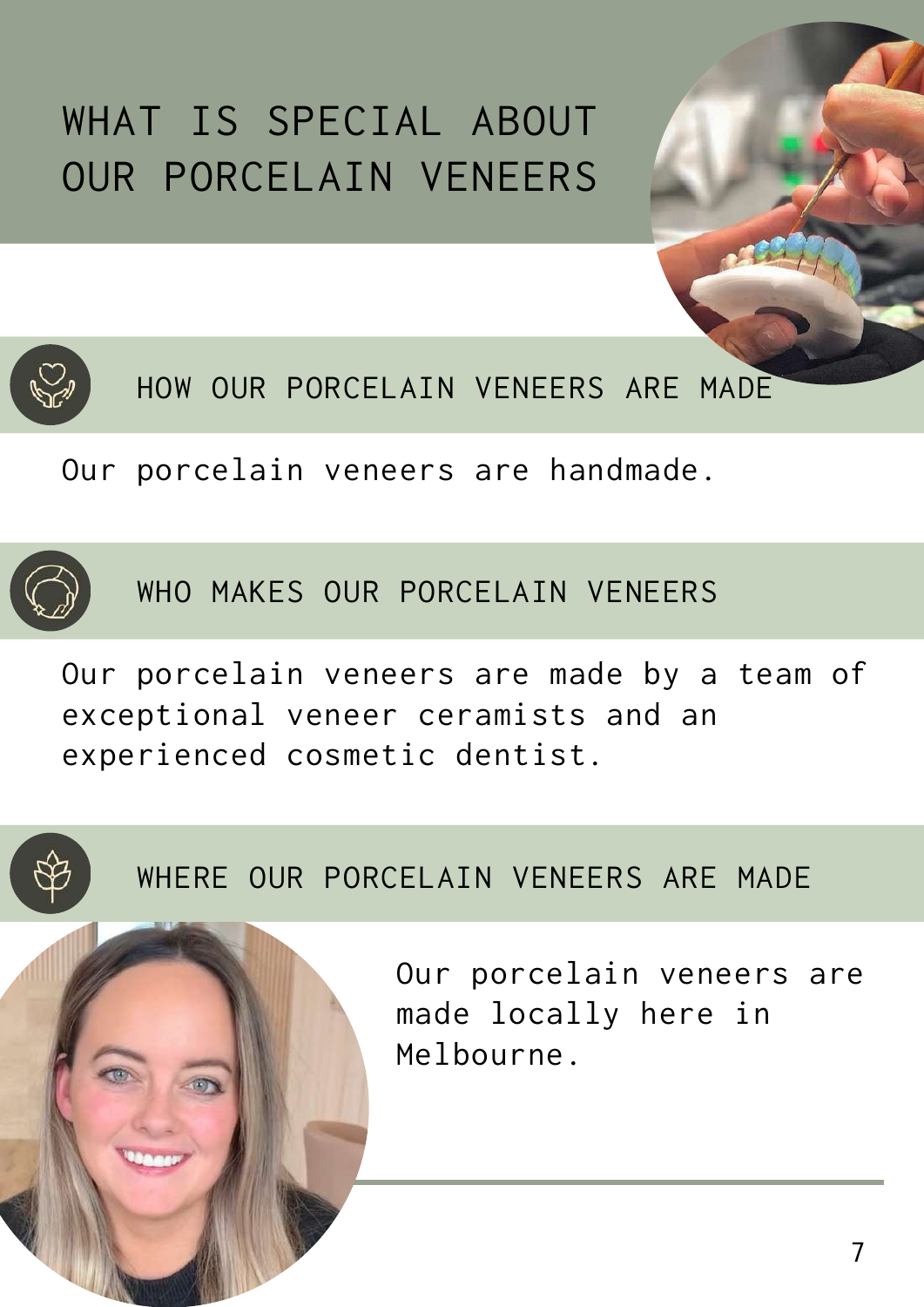### WHAT IS SPECIAL ABOUT OUR PORCELAIN VENEERS

We believe dental veneers look their best when they are bespoke. We make sure every smile transformation is authentic to your own smile, but it's a better version of it. The drama is the subtlety.

#### IMPROVE YOUR SMILE BUT STILL FEEL LIKE YOURSELF!

The details of each veneer are natural and life-like with a special blend of ceramic to closely mimic the details of your natural teeth. You can be assured your natural character will shine through with your beautiful new smile and improvements in alignment, shape, and colour. The details are what make us different.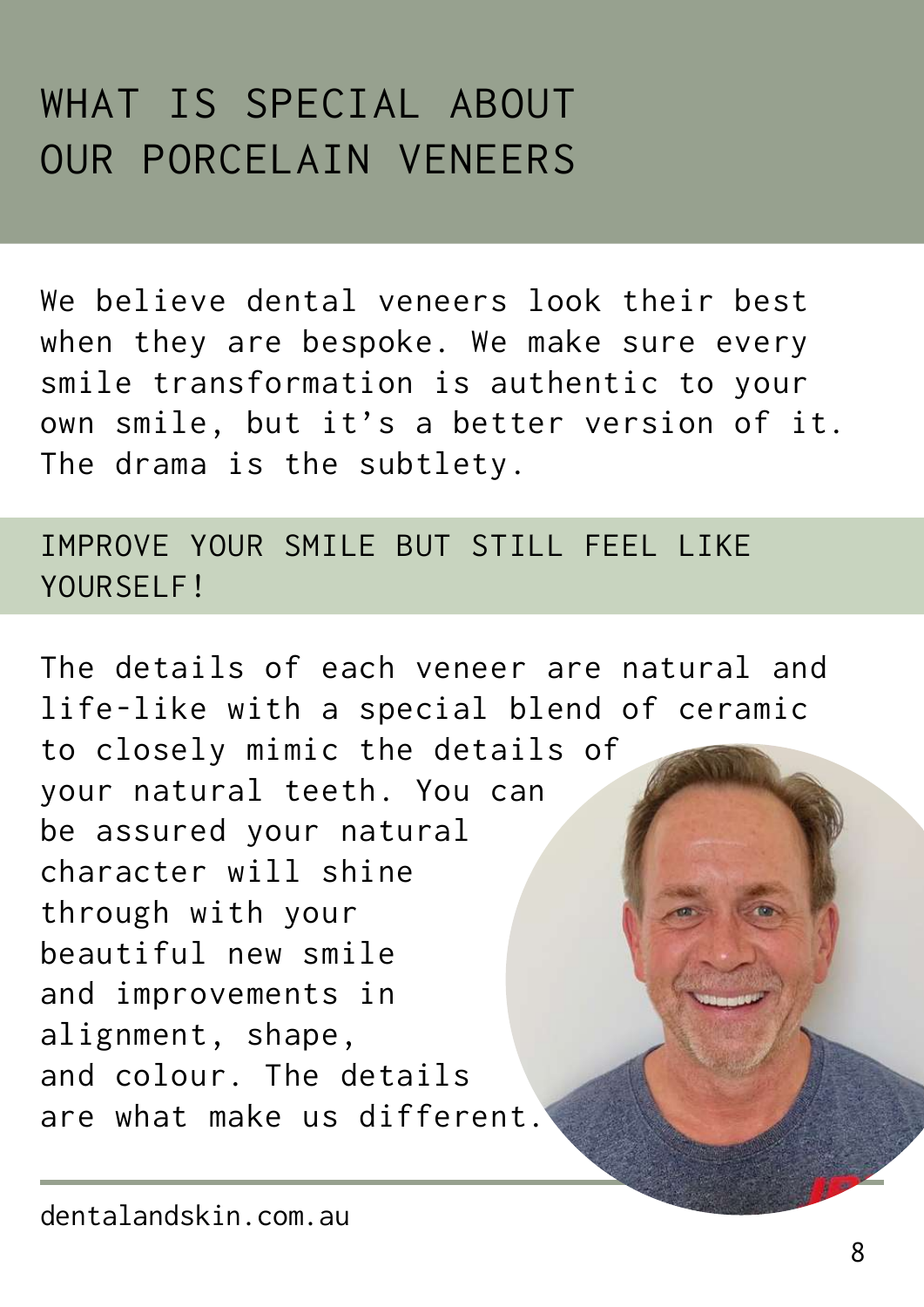At Dental & Skin Clinic we have a streamlined process for our porcelain veneers. The entire process takes about 7 weeks with five distinct stages. These are the appointments to expect:

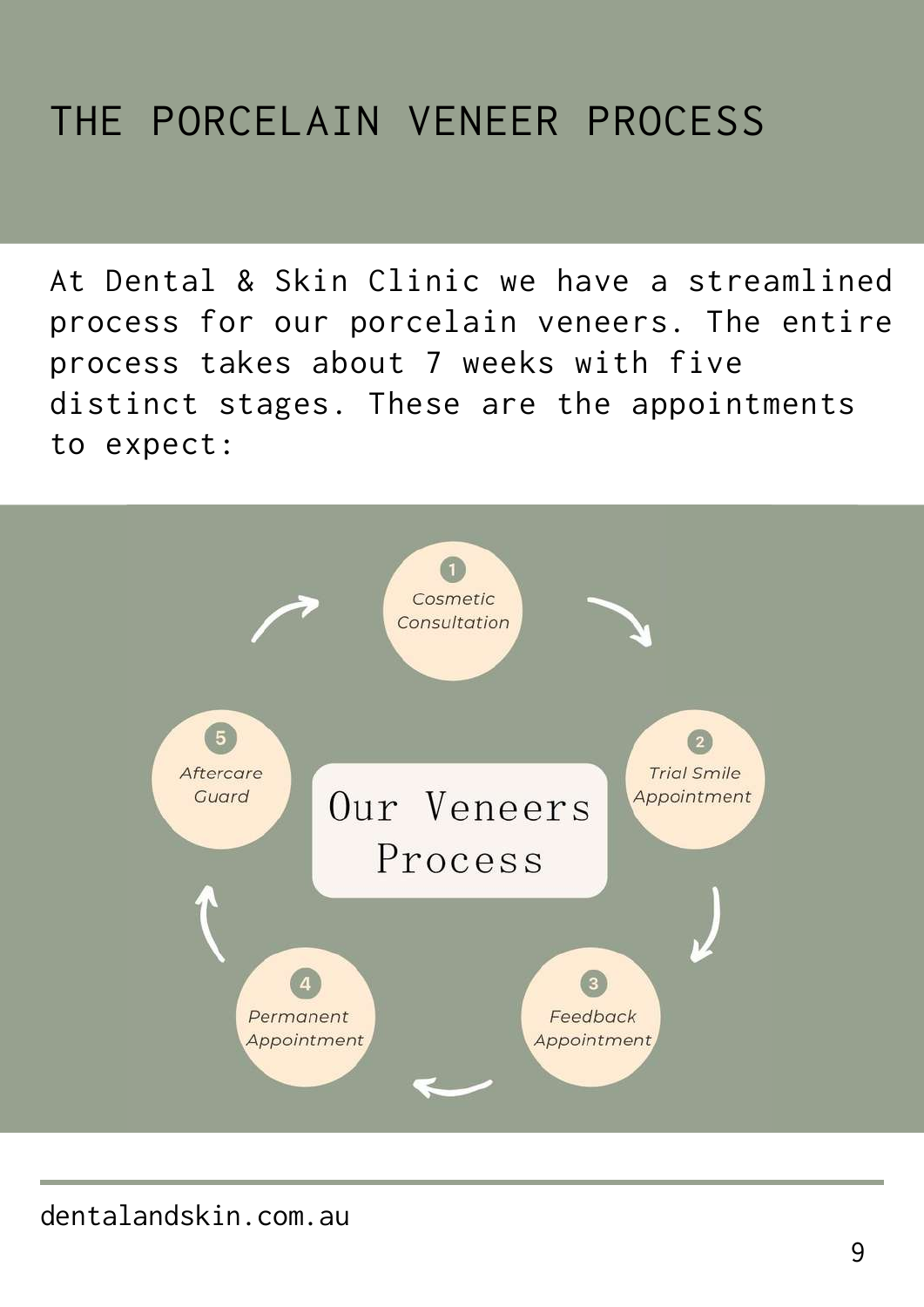#### 1. COSMETIC CONSULTATION

During your smile consultation, you will meet with our dedicated cosmetic dentist. Our cosmetic dentist will go through a series of questions with you to best understand your smile goals and expectations and provide you with some guidance about your veneer options.

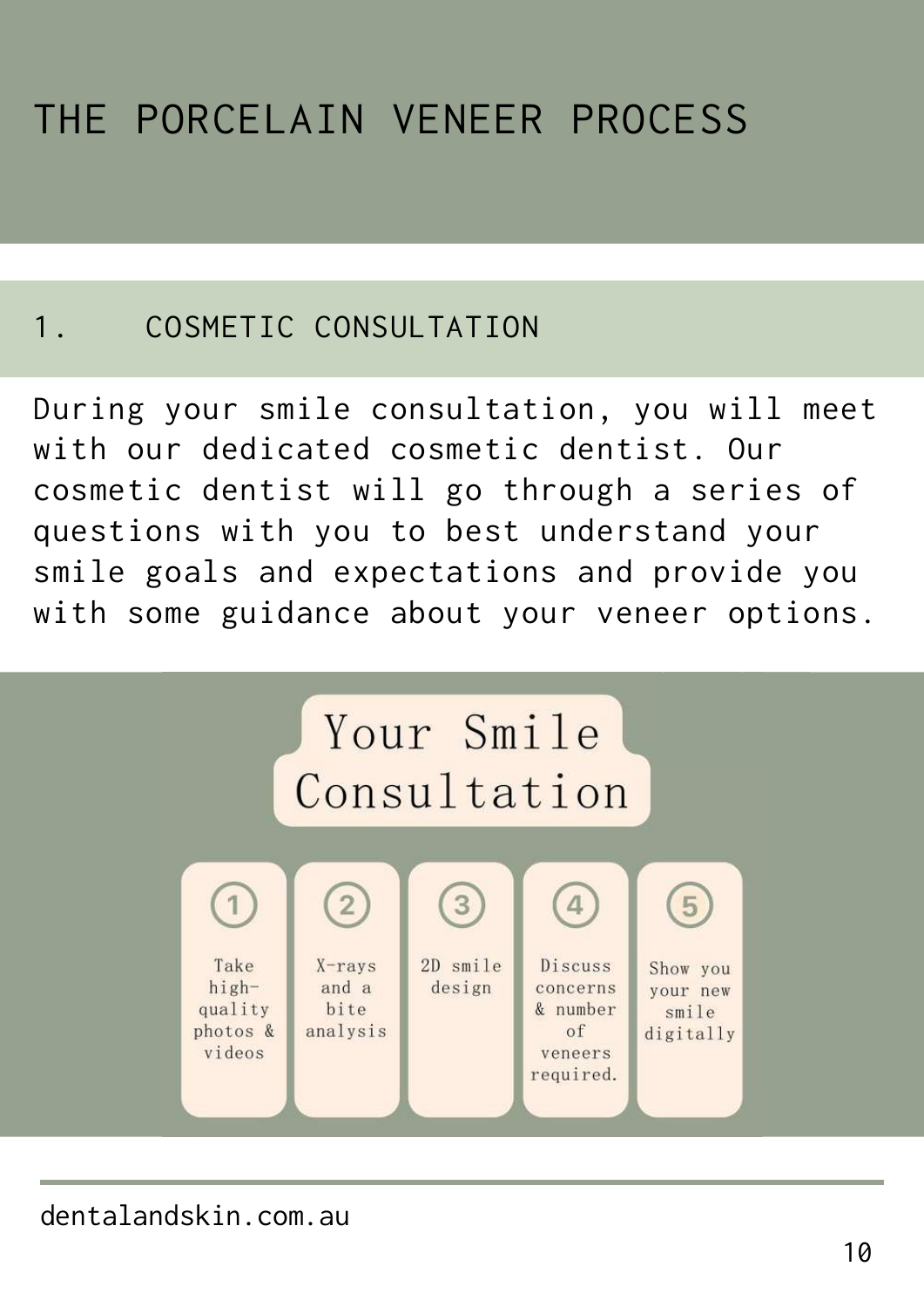

The dentist will then proceed with gathering further information about your smile. This may include highquality photos, videos, x-ray and bite analysis. By the end of the consultation, our cosmetic dentist will be able to show you your new smile digitally.

This is called a Digital Smile Simulation, which allows you to preview what your new smile will potentially look like. Once you accept your new smile design and are ready to proceed with the veneers, we will move forward to the next stage, the Trial Smile.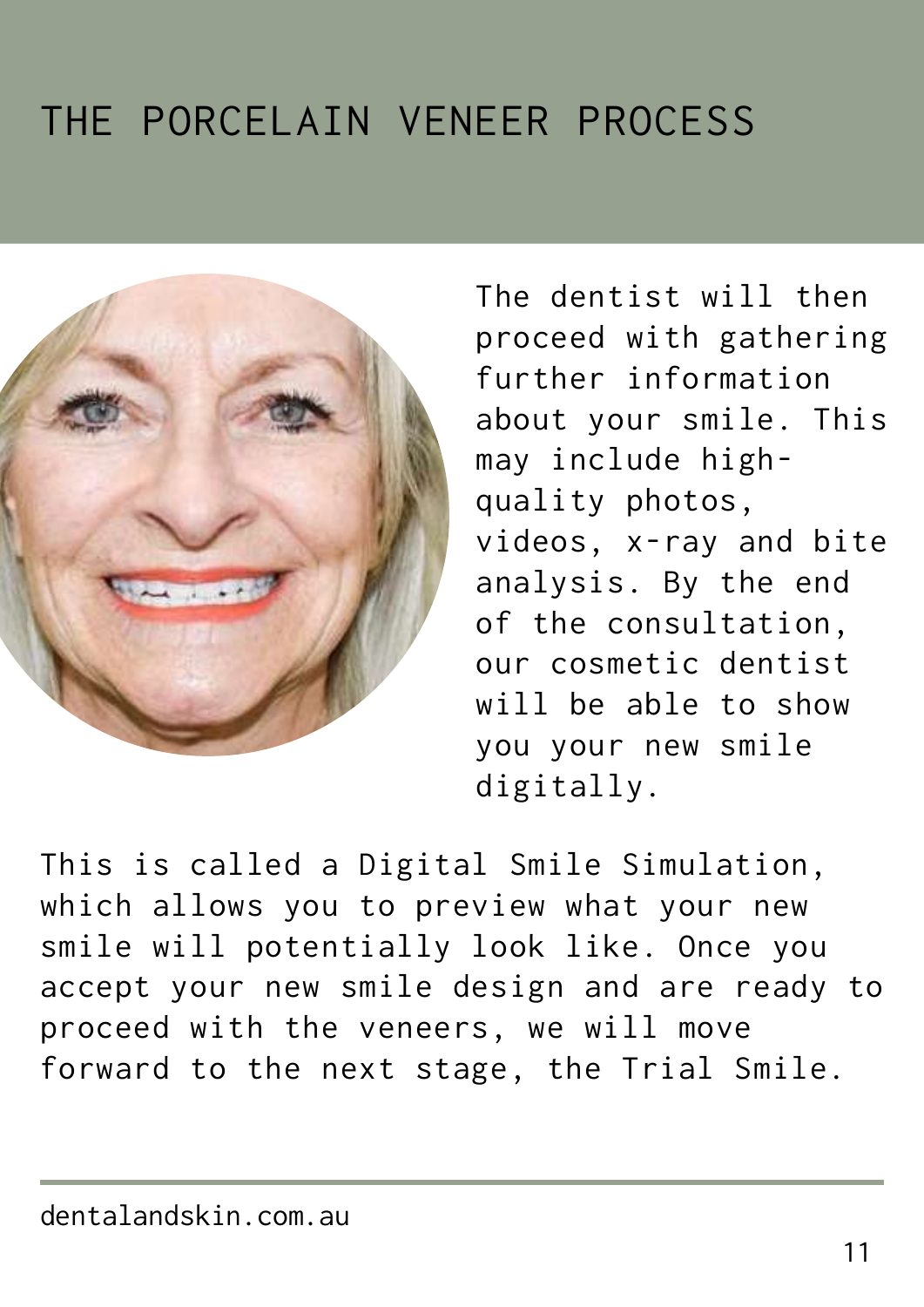#### 2. TRIAL SMILE APPOINTMENT

Next, you will enter your Trial Smile Stage. This stage is where you can test drive your new smile with a set of temporary veneers. This allows you to take note of anything you'd like changed, giving you the confidence that you are making the right choice. We design the temporary veneers based on your smile goals, photographs, videos, clinical analysis, bite analysis, facial features and the existing features of your own natural teeth. The design process is a well-thoughtout process integrating a combination of artistry,

science & engineering.



Image of the before and after of the temporary veneers, done on the same day.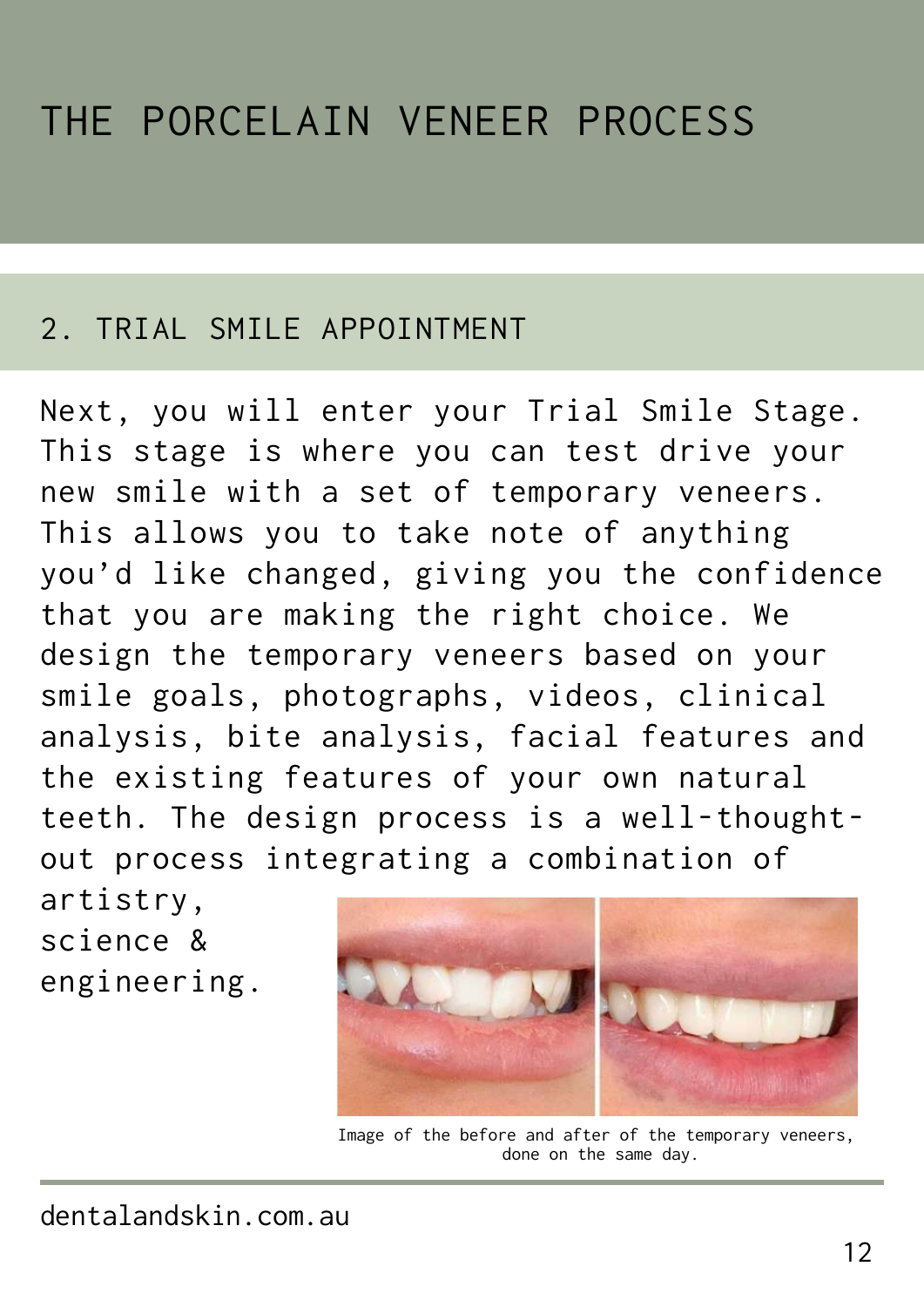#### 3. FEEDBACK APPOINTMENT

This stage allows you to take note of anything you'd like changed, giving you the confidence that you are making the right choice.

#### 4. PERMANENT PORCELAIN VENEERS APPOINTMENT

Now the exciting appointment is where you receive your new, permanent veneers.

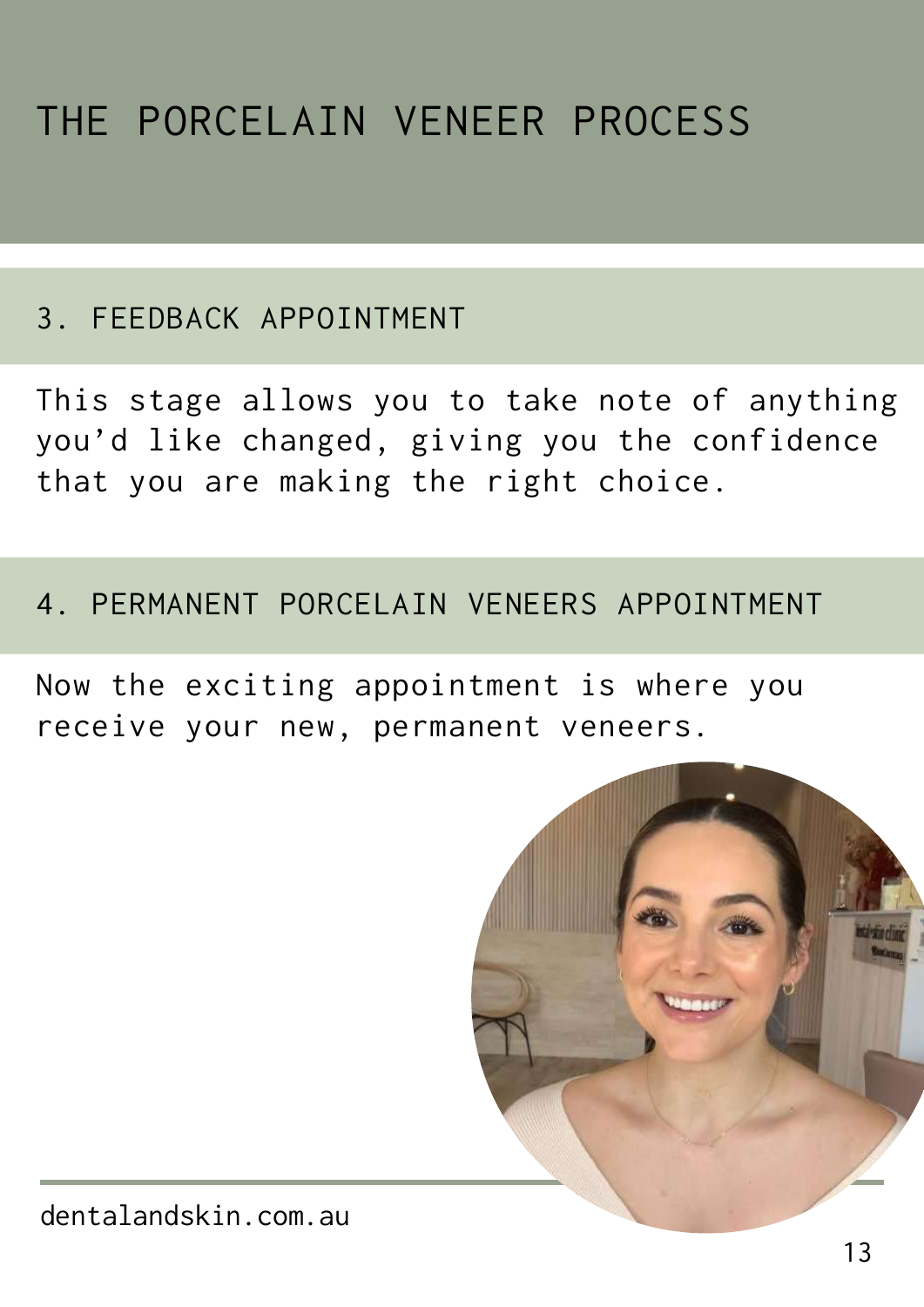#### 5. AFTERCARE GUARD

The last stage includes receiving your Aftercare Guard.

We incorporate the 5 stages to ensure thoroughness and confidence in the procedure. We want you to consider us as partners in your new smile venture, and having the ability to get your feedback means we can give you the results you expect and deserve.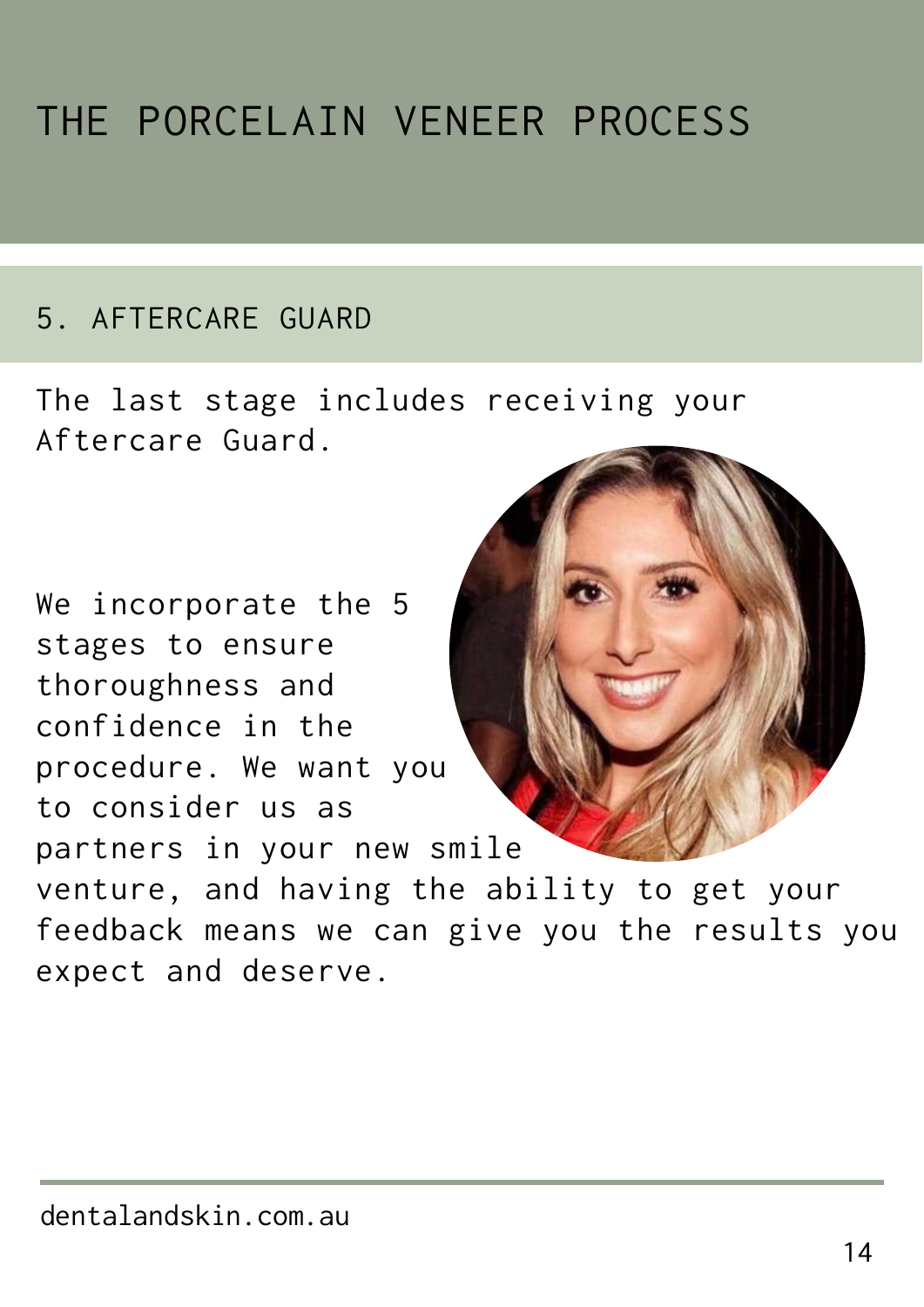### AFTERCARE FOR PORCELAIN VENEERS

You should treat your veneers no differently than how you would treat your own teeth. This includes sticking to these simple habits:



- Maintain excellent oral hygiene
- Don't use your teeth as tools
- Wear your Aftercare Guard to protect your teeth from night-time grinding and clenching
- Get your teeth professionally cleaned 2-3 times per year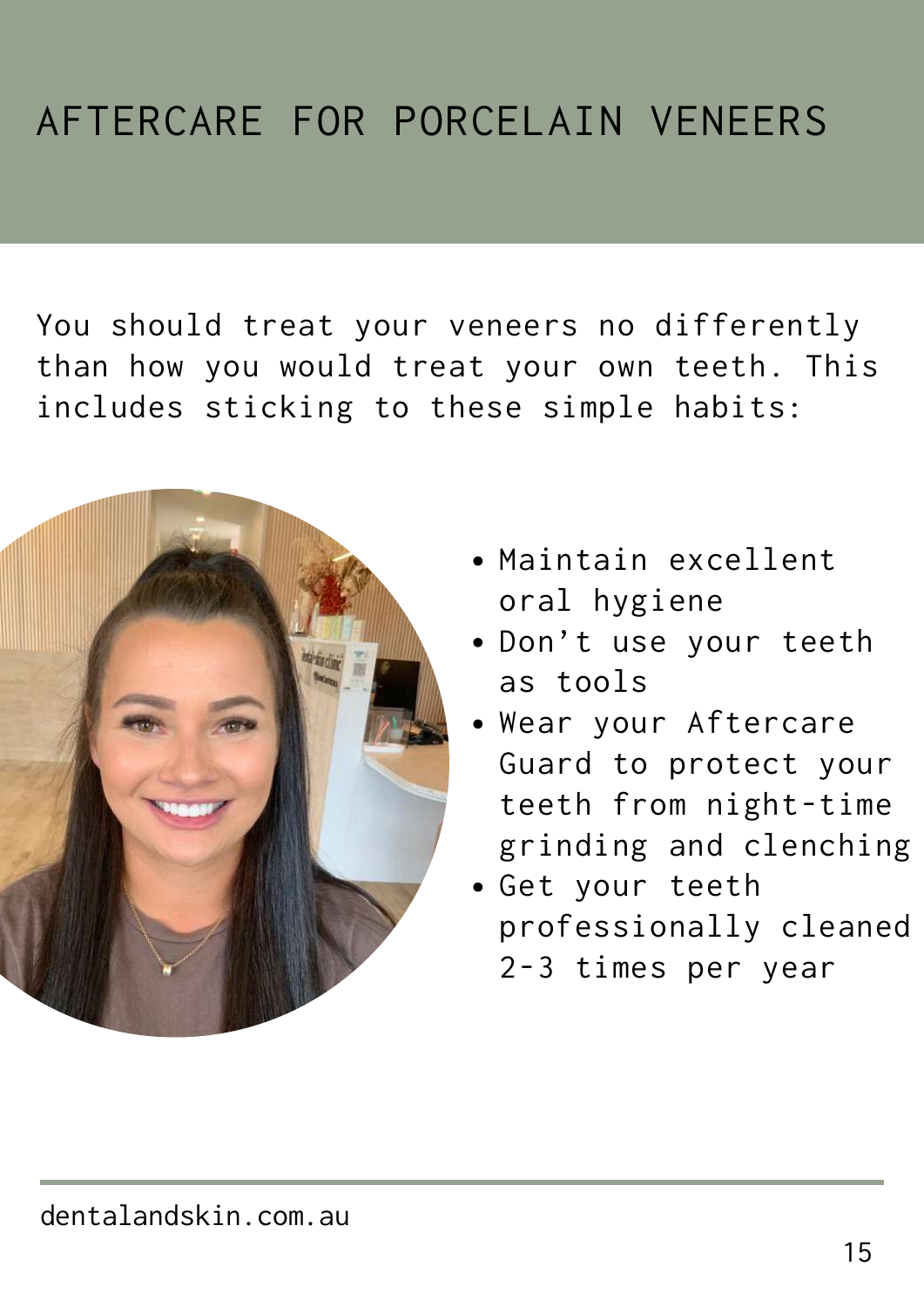### PRICING

At Dental & Skin Clinic we offer veneer packages of 6, 8 and 10 veneers. For an indication of cost and a customised quote, call 90881118 to speak to our consultant. Alternatively, you can download our price list [here.](https://dentalandskin.com.au/pricing/)

#### WHY OUR VENEERS COST WHAT THEY DO?

We provide the best value for money. Our prices are somewhere in the middle. We aren't the cheapest because that would mean sacrificing the quality. But we also aren't the most expensive because you're not paying for a brand.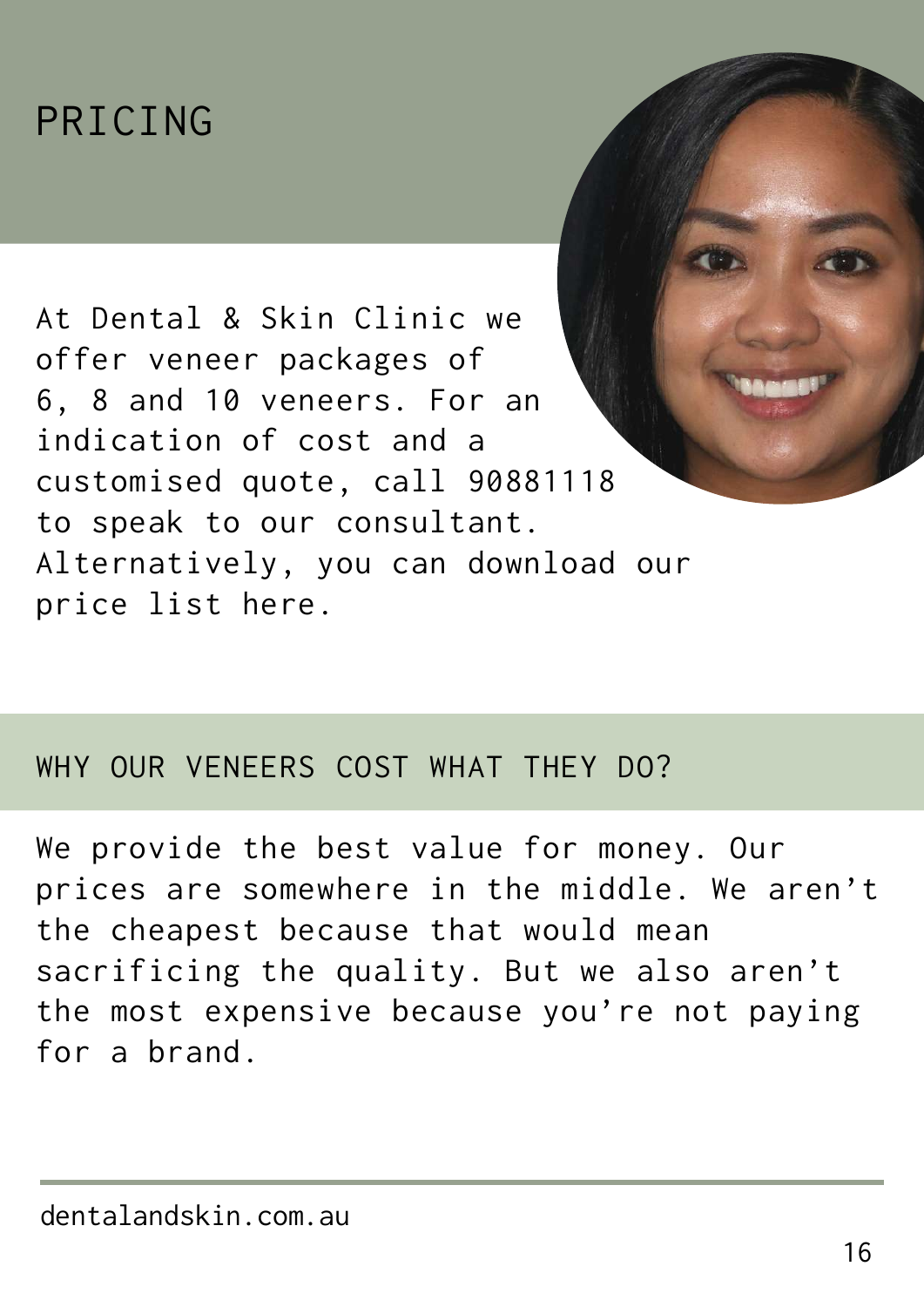### DENTAL PAYMENT PLANS



#### INTEREST-FREE PAYMENT PLANS-BUY NOW, PAY LATER

We believe that veneers should be affordable and available to everyone who wants them, and we believe the no upfront payment option can help. We offer completely interest-free dental payment plans, which can mean paying up to \$231 per fortnight for up to \$12 000, all completely interest-free! Plus, we do NOT do any credit checks. We can help you choose payment plan options that fit your budget and lifestyle.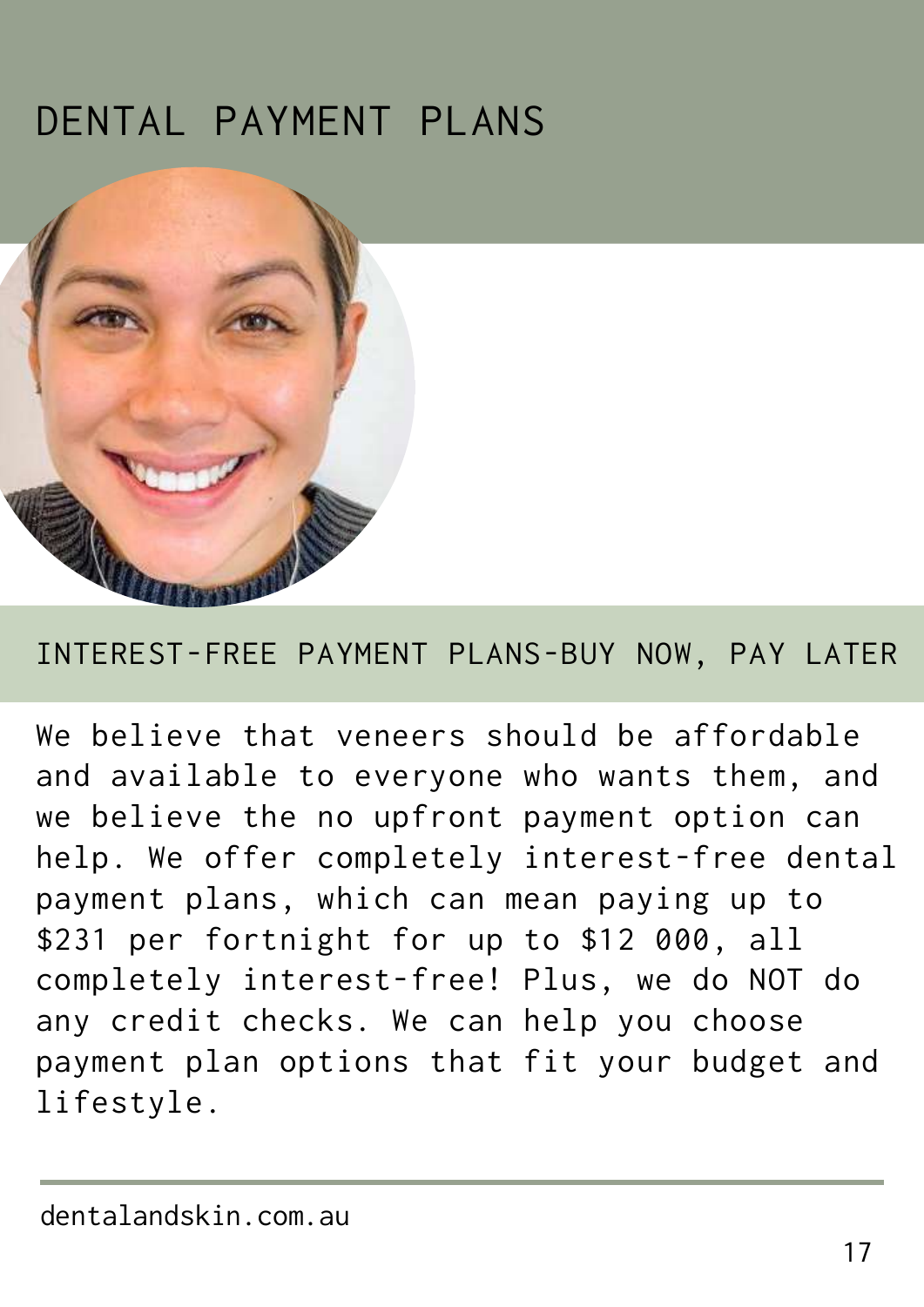#### HOW LONG DO PORCELAIN VENEERS LAST?

Porcelain veneers are expected to last approximately 15-20 years.

#### ARE DENTAL VENEERS PERMANENT?

Yes, dental veneers are a permanent and irreversible procedure.

#### HOW LONG DOES THE VENEER CONSULTATION TAKE?

We generally recommend you allow 90 minutes for the initial Veneers Consultation. We want to take our time in getting to know you, your smile goals and your smile expectations.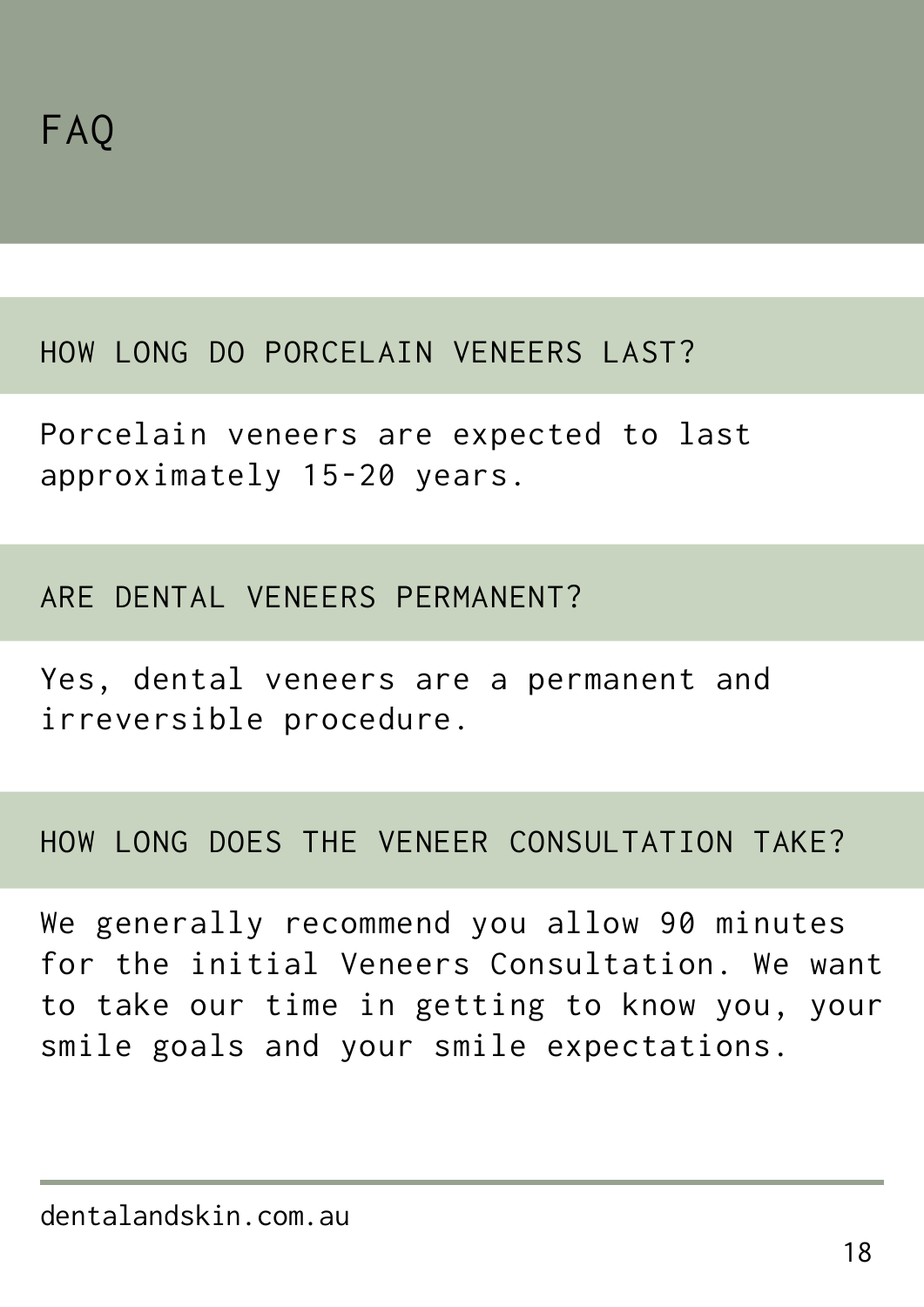HOW LONG DOES THE PORCELAIN VENEER PROCESS TAKE?

The porcelain veneer process takes a minimum of 7 weeks.

#### DO VENEERS RUIN YOUR TEETH?

Veneers don't ruin your teeth. Veneers protect, improve and fix your teeth. They can make brushing and oral hygiene easier and improve your bite so that it's more comfortable to chew and eat.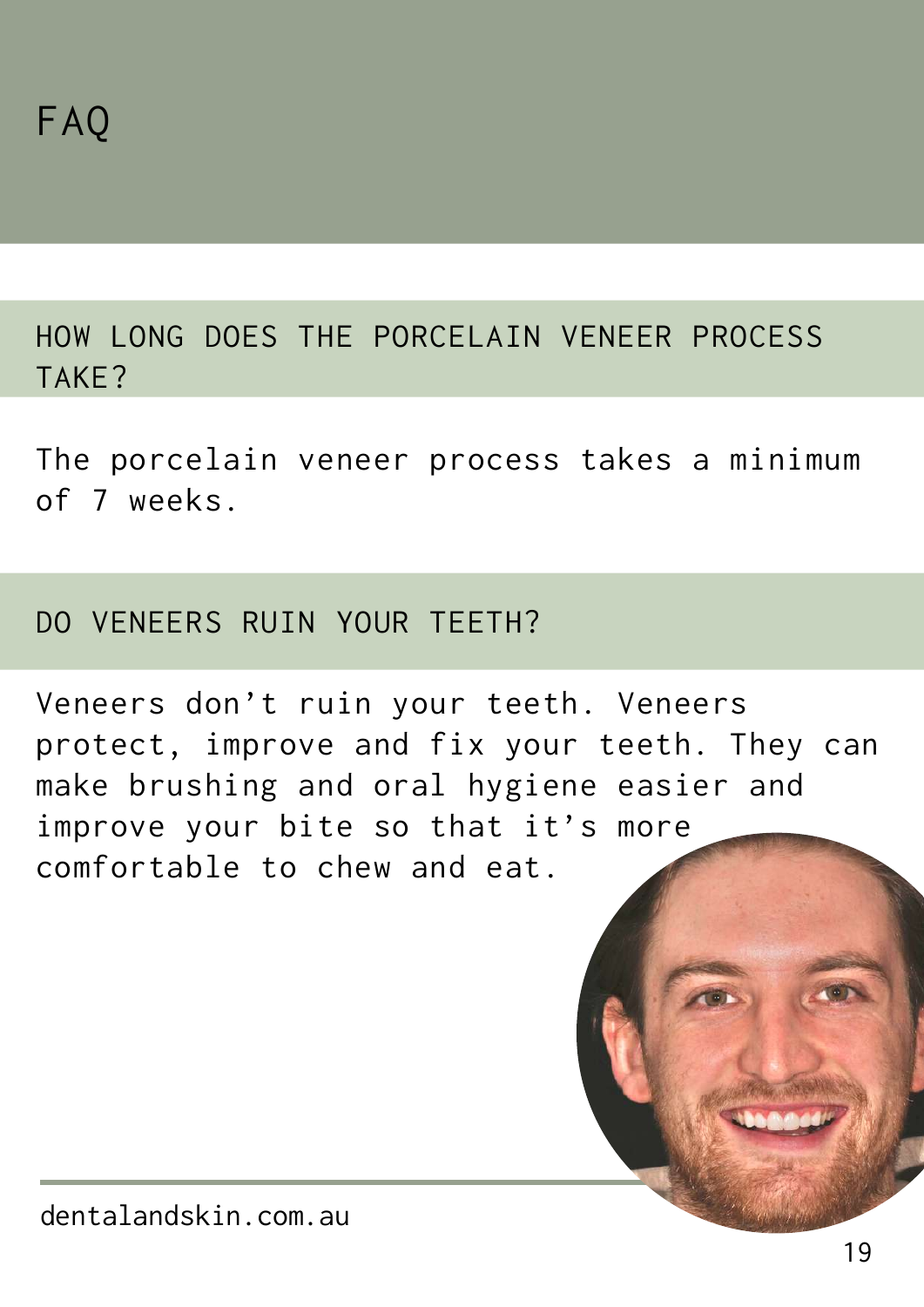#### WHO IS LEGIBLE FOR A DENTAL PAYMENT PLAN?

In order to be approved instantly approved for up to \$12k, you must: ·Be over 18 years old or have a guardian who can apply on your behalf ·Be an Australian citizen or Permanent Resident ·Be working (ideally permanent full-time) ·Have a current Drivers Licence ·You can nominate someone on your behalf if you don't qualify for it

#### IS THERE PARKING ONSITE?

We have ample parking onsite.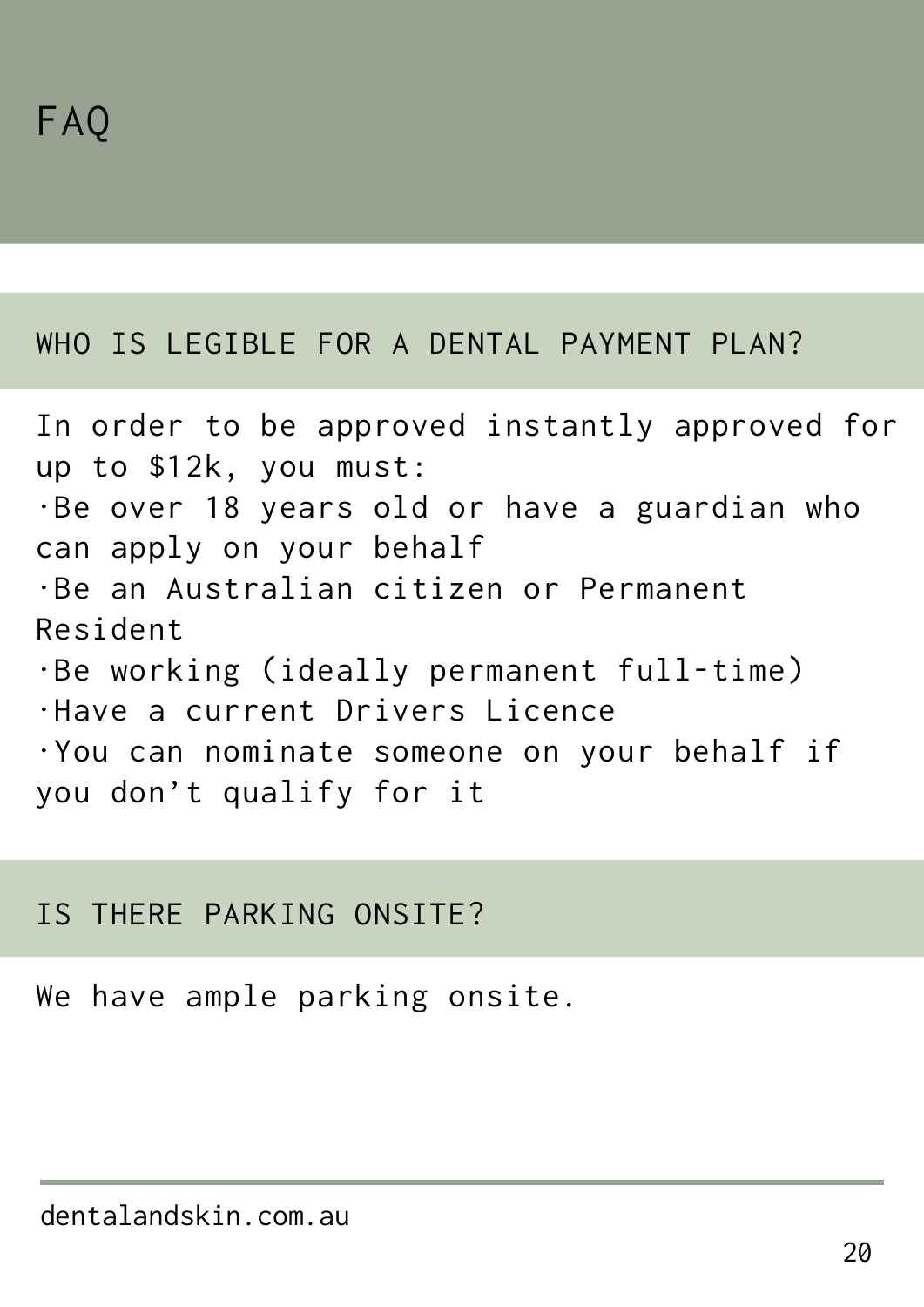### DISCLAIMER

A veneer is a thin layer of material placed over a tooth to improve the aesthetics of a smile/ protect the tooth surface from damage. Note: Results may vary. All treatments carry risks and benefits. Before proceeding, you should seek a second opinion from an appreciated qualified health practitioner.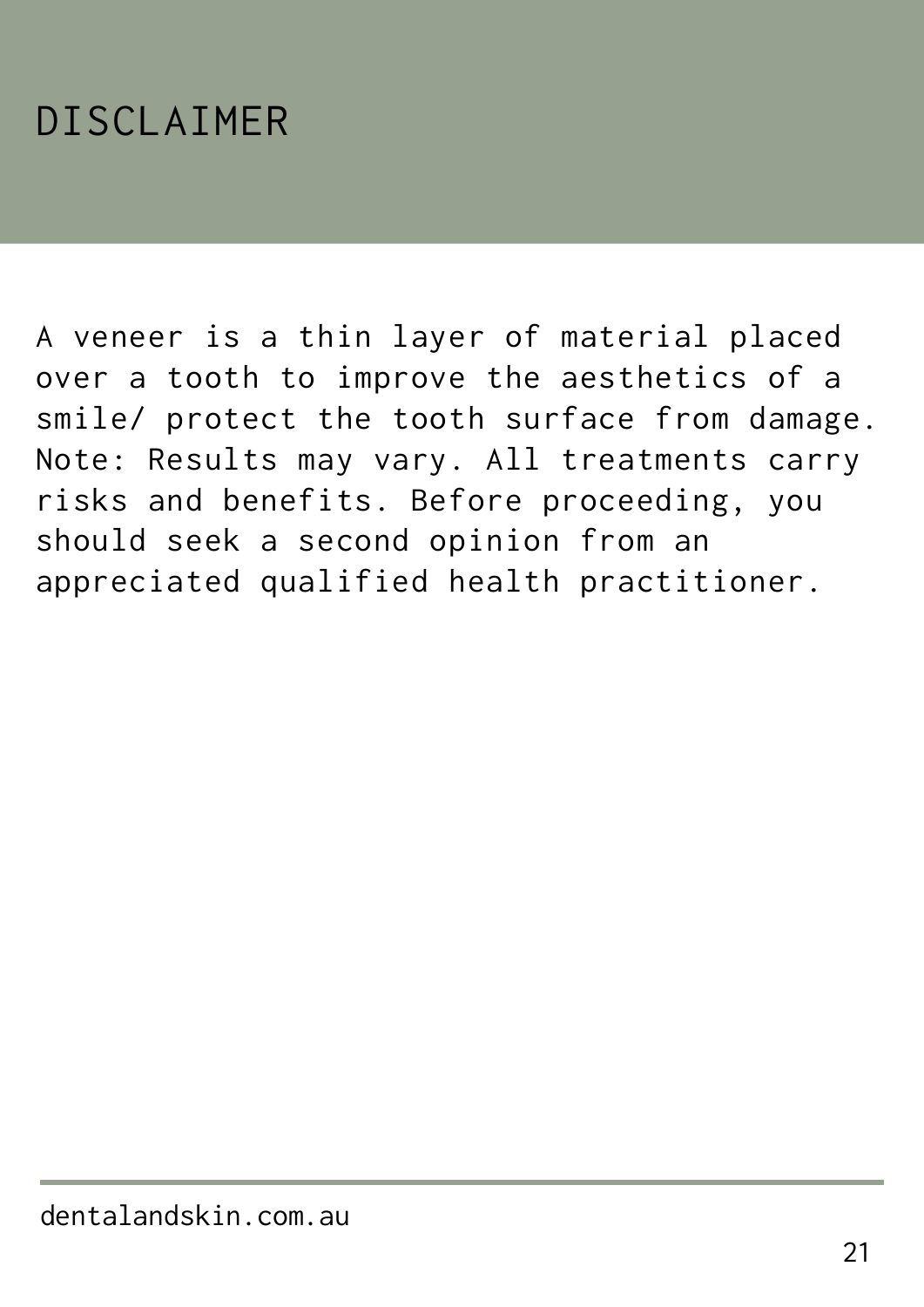

#### GET IN TOUCH

Email: [info@dentalandskin.com.au](https://dentalandskin.com.au/contact/) Phone: (03) 9088 [1118](https://dentalandskin.com.au/contact/) Instagram: [@dentalandskin](https://www.instagram.com/dentalandskin/)

ADDRESS

778a Centre [Rd,Bentleigh](https://www.google.com/maps/dir/dental+and+skin+clinic/data=!4m6!4m5!1m1!4e2!1m2!1m1!1s0x6ad66bdbca7cd44d:0xe45035c66d72b1c4?sa=X&ved=2ahUKEwi70o-L3Jf3AhWHR2wGHR_NC4EQ9Rd6BAhOEAU) East VIC [3165,Australia](https://www.google.com/maps/dir/dental+and+skin+clinic/data=!4m6!4m5!1m1!4e2!1m2!1m1!1s0x6ad66bdbca7cd44d:0xe45035c66d72b1c4?sa=X&ved=2ahUKEwi70o-L3Jf3AhWHR2wGHR_NC4EQ9Rd6BAhOEAU)

OPENING HOURS

Monday – Friday 9.30am-5pm